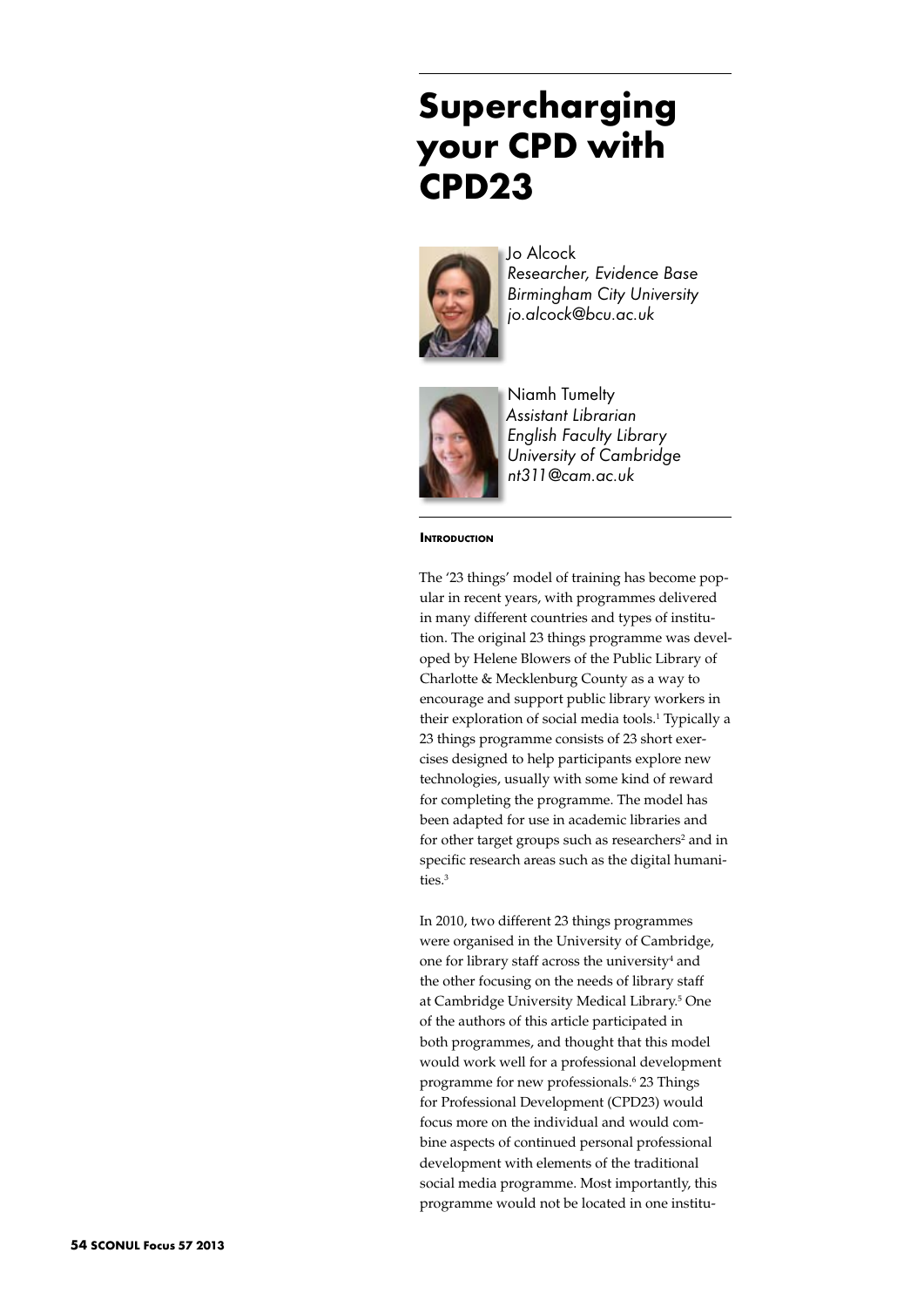# 23 Things for Professional Development



*The 23 things blog*

tion. Instead, it would be open to any information professionals, especially those who do not have the support networks that are available in larger organisations. Further discussion revealed that this programme would also be of interest to librarians who did not meet the 'new professionals' description and to information professionals outside the library sector, so the decision was made to keep 23 Things for Professional Development open to anyone interested in participating.

A core team from the University of Cambridge met to discuss what should be included in a 23 things programme for professional development. We felt that we would benefit from the expertise of particular individuals outside Cambridge, and the final organising team included volunteers from three different countries and six different institutions. Most of the work was conducted online from that point on, and the schedule was finalised using Google Docs. The 23 things were divided between the organising team and invited guest bloggers, and the programme was delivered collaboratively using Blogger.7

### **CPD23 round 1**

The first round of 23 Things for Professional Development ran from June to November 2011. Before launch, the programme was promoted through organisers' blogs, mailing lists, social media and traditional media (e.g. newsletters).

The programme was also picked up by influential blogs, such as Tame The Web, who invited a guest blog post;<sup>8</sup> this helped to raise its profile and widen the audience.

The 23 things included a combination of 'things' on technological tools (e.g. blogging, RSS, Twitter, Evernote, Google Docs, Prezi) as well as 'things' covering different areas of professional development (e.g. reflective practice, online and face-toface networks, mentoring, and attending and/or presenting at organising events). A full list of the 23 things is available online.<sup>9</sup>

Each thing was scheduled in advance on the blog – we aimed to ensure that all things were ready at least one week in advance to allow time to sort out any problems. In addition to producing the things, the organising team shared responsibility for the social media accounts, keeping them updated each week and monitoring for any questions. We also encouraged use of the hashtag #cpd23 and monitored that from our own Twitter accounts and the programme Twitter account.<sup>10</sup>

In order to develop a sense of community, each registered blog was added to a combined RSS feed which was displayed on the programme blog sidebar, and each participant was added to a Delicious account with relevant tags.11 This enabled participants to find others working in a similar area to them or based in a similar location.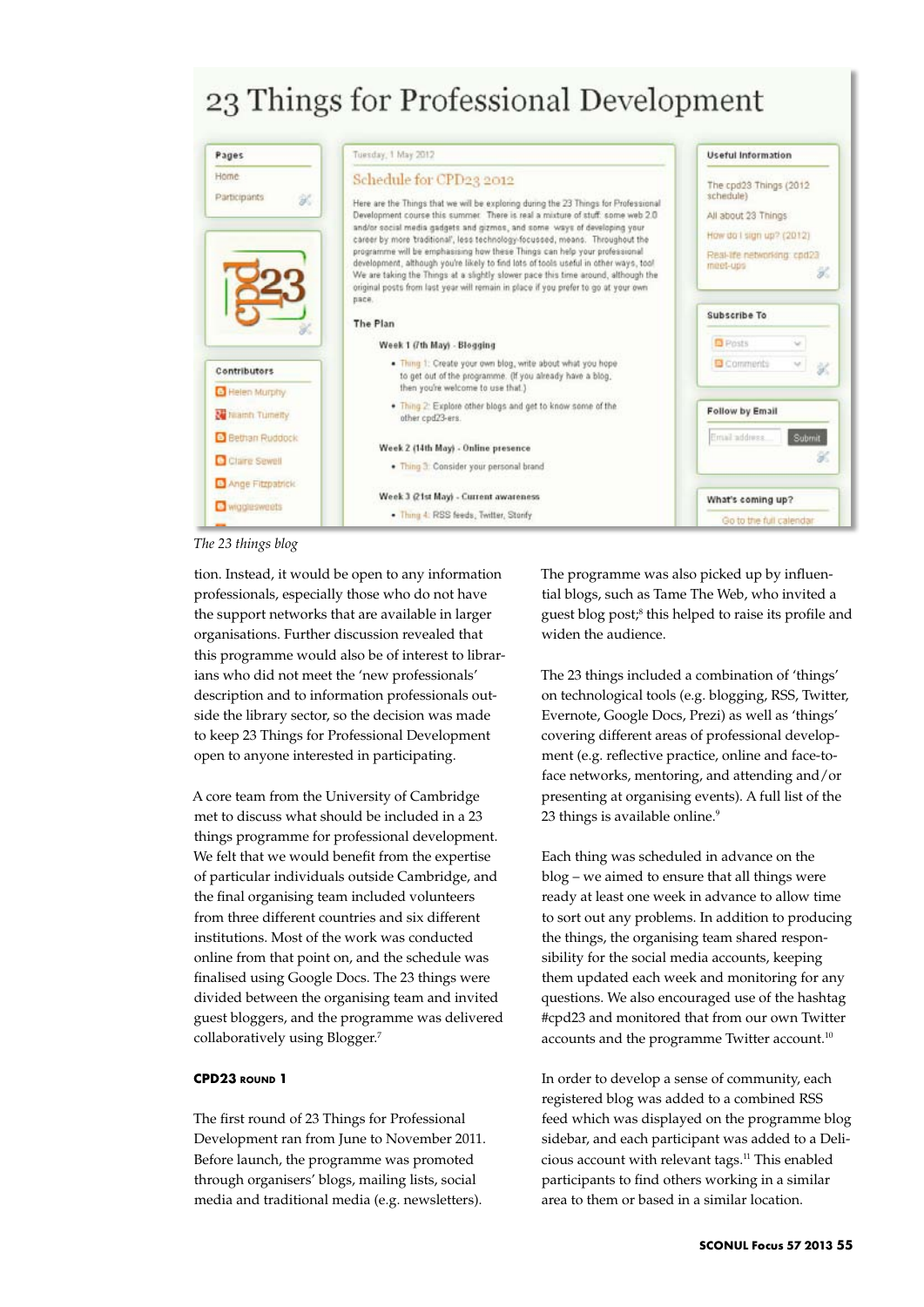# 23 Things for Professional Development



23 Things for Professional Development





Over the course of the first round of the programme, 959 participants signed up and 112 successfully completed all 23 things in time for the certificate – a customised PDF emailed to each participant who successfully completed all 23 things by the cut-off date.

### **CPD23 round 2**

During the first round of CPD23, we had a number of requests for it to be run again at a different time or a slightly slower pace (i.e. with more catch-up weeks). As the content was already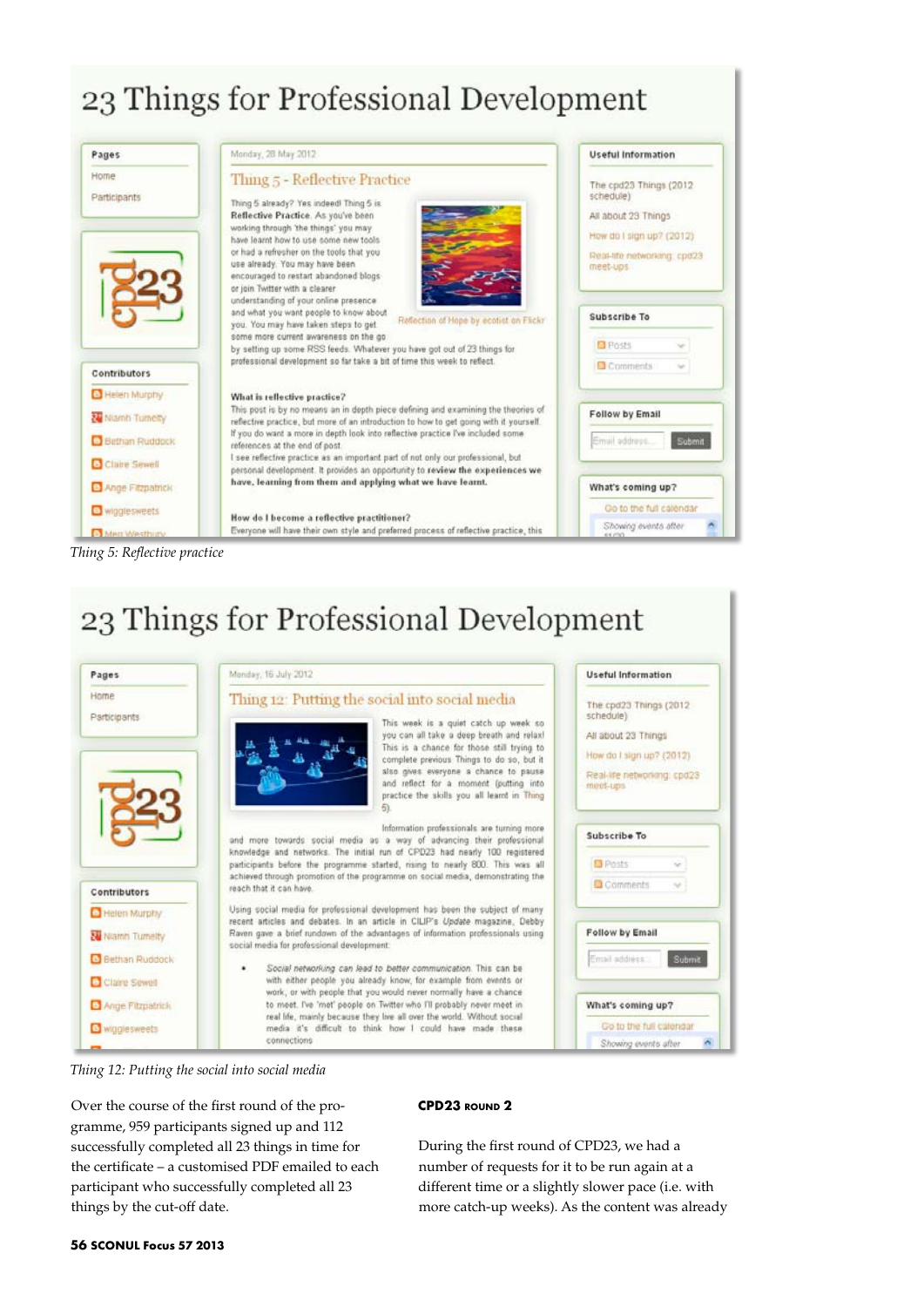there, we decided to run the programme again at a slightly slower pace during 2012. The second programme ran from May to October 2012. A total of 361 participants signed up, and 44 completed before the end of November 2012 (certificate cutoff date).

#### **Evaluation**

We asked both cohorts to complete a survey, which included quantitative and qualitative feedback on the programme for evaluation purposes. We have received 167 responses so far. The following gives a brief overview of our findings.

#### *Participation*

Many participants found out about the programme via social networks (37%), email (28%) or via recommendation from a colleague (25%). A small number (6%) found out at an event (the organising team presented talks and posters at events), whilst others found out about it elsewhere.

Most respondents to the evaluation survey had completed the programme or intended to do so. Those who chose not to gave the following reasons:

- • time
- • competing priorities (e.g. work became busy)
- • completed independently or dipped in and out (but chose not to blog publicly)
- already knew about many of the 'things'

The majority of respondents would be interested in participating at another time; 92% in a followup course with additional things, and 10% in the same course at another time.

### *The 23 things*

Most of the things in the programme were rated as very useful or useful, with all receiving an average rating above 3 out of 5. The most popular thing was considering your personal brand. Other popular things included blogging, RSS feeds, reflective practice and Prezi/data visualisation/ SlideShare.

Some participants chose not to complete all 23 things or were unable to access the resources (e.g. unable to access some of the sites due to organisational filters).

#### *CPD23 community*

Most respondents (85%) followed other 23 Things for Professional Development blogs, with many commenting on other participants' blogs. The other social networks used by the programme varied in popularity: the Twitter account currently has 1037 followers, the Facebook page<sup>12</sup> has 264 likes and the LinkedIn group<sup>13</sup> has 921 members. Many commented on the value of the community aspect to the programme:

*The best things about the programme were feeling part of a community.*

Others did not like the community aspect:

*I have to admit I found this more of a gimmick.*

Some chose to opt out of the community aspects of the programme by participating offline, reflecting purely on an individual basis.

77% of survey respondents felt they had gained new connections and developed their personal learning network; many commented that they plan to continue to use these:

*It has helped me connect with people via blogs and Twitter and I will continue to use these connections in my personal learning network to share links of relevance and communicate to share best practice.*

The open nature of the programme has helped to build links outside common networks, encouraging connections to be made both locally and internationally:

*I got more connected with folks in my library to share what I had learned.*

*Still making new connections on Twitter (which is the way of it I guess), but made new local connections too, and enjoyed the physical meet up we had.*

*Being based in the US, cpd23 has enabled me to build an extended network in the UK.*

#### *Course feedback*

Though people had a number of different reasons for participating and had differing expectations from the programme, these were largely met or exceeded:

*I expected the course to provide an introduction to using social media and how to integrate*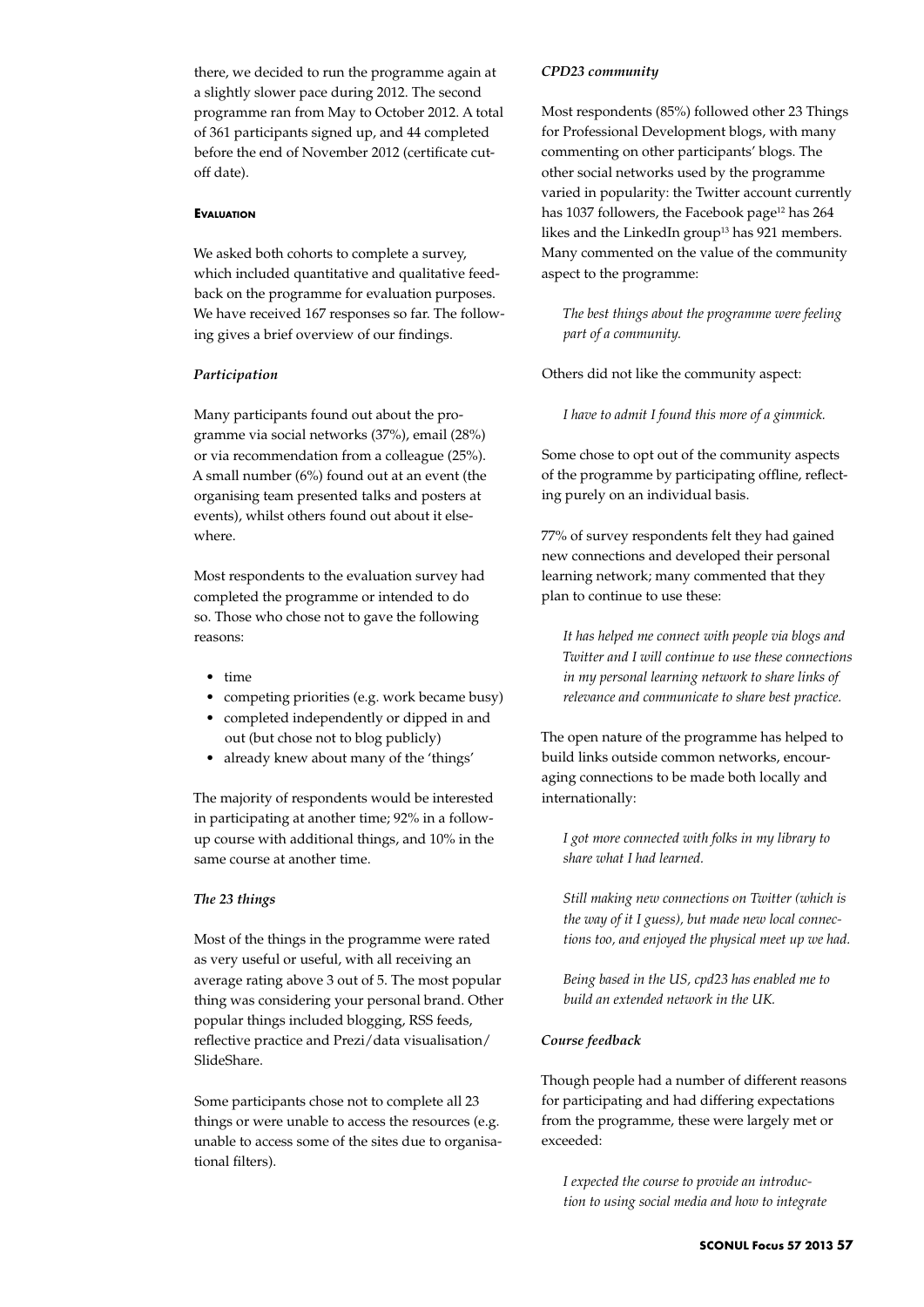# 23 Things for Professional Development

| Pages                                 | Monday, 24 September 2012                                                                                                                                                                                                                                                                    | Useful Information                                                                          |
|---------------------------------------|----------------------------------------------------------------------------------------------------------------------------------------------------------------------------------------------------------------------------------------------------------------------------------------------|---------------------------------------------------------------------------------------------|
| Home<br>Participants                  | Thing 21: Promoting yourself in job applications<br>and at interview                                                                                                                                                                                                                         | The cpd23 Things (2012)<br>schedule)                                                        |
|                                       | Well done for making it so far! After learning so many useful things, we need to<br>think about how to promote all the hard work we do and the abilities and skills we<br>have acquired in our career and life so far.<br>Part 1: Identifying your strengths; capitalising on your interests | All about 23 Things<br>How do I sign up? (2012).<br>Real-life networking: cpd23<br>meet-ups |
|                                       | These two really go together. What you<br>like doing is often also what interests you,<br>and vice-versa. In order to identify your<br>strengths, take a good look at yourself,                                                                                                              | Subscribe To<br><b>D</b> Posts                                                              |
| Contributors<br><b>B</b> Helen Murphy | your tasks at work, your career, you life:<br>what do you like to do? What do you<br>dislike? Do you remember the last time<br>you felt that feeling of deep satisfaction                                                                                                                    | Comments                                                                                    |
| Niamh Tumelty                         | after creating, building, completing<br>something? What was it about? What                                                                                                                                                                                                                   | <b>Follow by Email</b>                                                                      |
| Bethan Ruddock                        | skills do you need to do the things you like? These skills are your strengths; they                                                                                                                                                                                                          | Email address<br>Submit                                                                     |
| Claire Sewell                         | stem from your interests.<br>I am a strong believer in the fact that people are happy when they do something                                                                                                                                                                                 |                                                                                             |
| Ange Fitzpatrick                      | they actually enjoy. As we spend most part of our lives working, a sure way to be<br>happy is to do a job you like (or love, if you are very lucky). A job that allows you                                                                                                                   | What's coming up?                                                                           |
| <b>B</b> winglesweets                 | to capitalise on your interests and use the skills needed to pursue them.                                                                                                                                                                                                                    | Go to the full calendar                                                                     |

*Thing 21: Promoting yourself*

*social media tools into my professional practice. I expected the course to provide the opportunity for self-exploration and self-reflection while connecting me with other LIS professionals from different sectors. My expectations of the course have been met.*

Criticisms of the course included the fact that some of the 'things' were very similar to regular 23 things programmes, so those who had already completed one felt they were repeating some elements. Some commented that they would have preferred a focus on just the technology tools rather than the broader professional development focus, whilst others liked the more reflective focus to supplement the technologies.

98% of respondents felt that the course had developed skills for professional development; many of them commented on the usefulness of the reflective practice element (i.e. considering implications within professional practice and blogging about these). The programme helped some people gain confidence to try new things and participate in professional activities, and a number commented that it had helped towards a qualification (e.g. CILIP certification, award of charter or revalidation):

*It's given me wider and deeper opportunities than I was expecting, largely due to my engagement with ACLIP. It's very well structured to provide the relevant kind of evidence for CILIP's CPD programmes.*

*Blogging has enabled me to develop the skill of self-reflective writing which is a necessary requirement of CILIP Chartership.*

Overall, many respondents enjoyed completing the programme and developed skills and knowledge to support professional development and future career:

*CPD23 has been a really fun and worthwhile learning experience. It has helped develop and stretch me and I can see my career going in a new direction.*

*Thanks so much for all your hard work organizing and facilitating cpd23. I know it took a lot of time, energy, and care to start and sustain the program. Please know that your efforts have produced real and positive changes in my professional self.*

*I would like to thank everyone involved in creating and maintaining the programme. Their patience, help and friendliness made this the best CPD I have done in years! A follow-up course would be amazing!*

## **Challenges met**

The following highlights some of the challenges we faced and how we addressed them; we hope this helps others who might be planning a similar programme.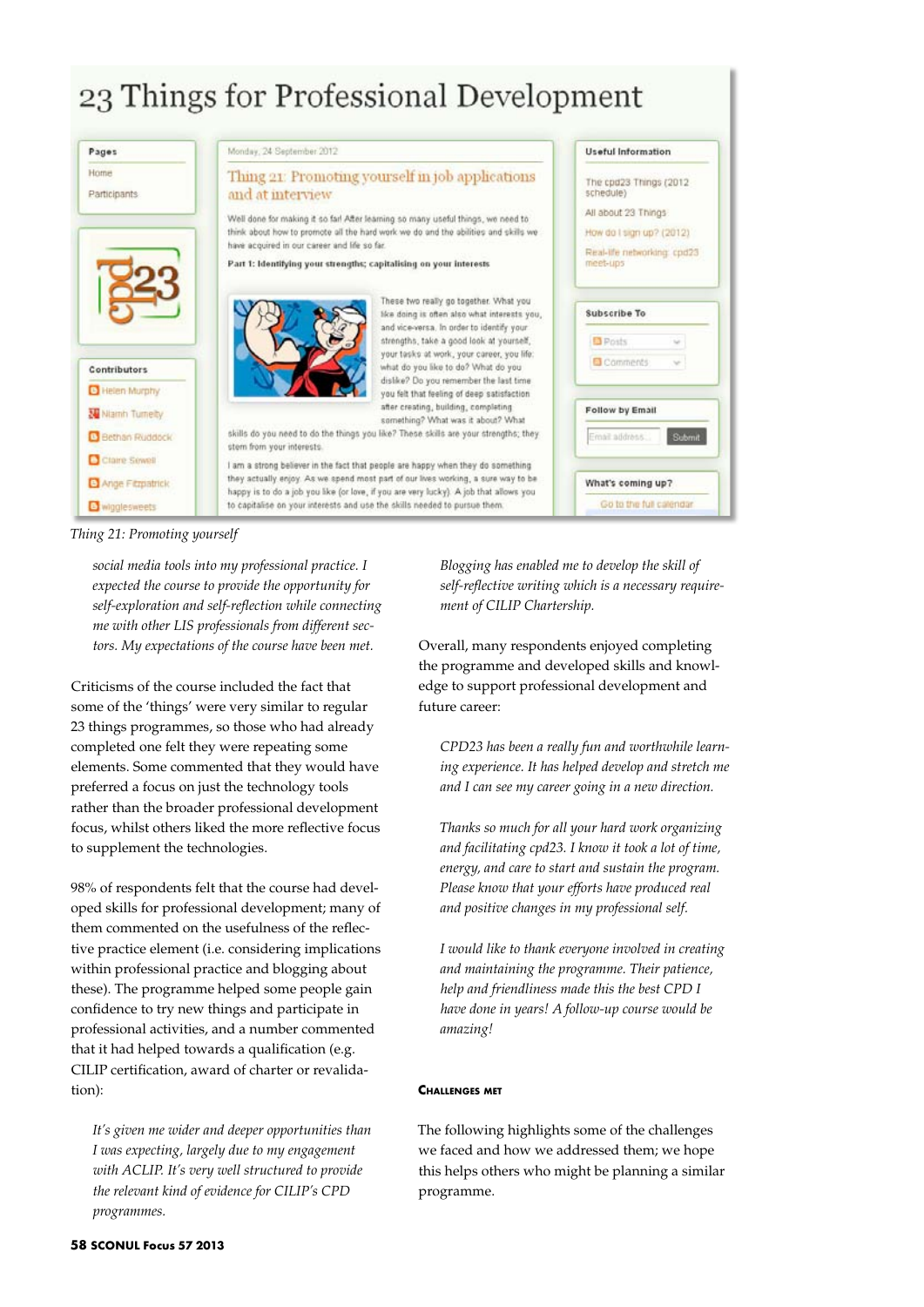**Challenge**: Keeping it relevant to a wide range of information professionals at different stages of their career, particularly difficult since the majority of the organisers are at the librarian end of the spectrum and relatively new to the profession. **Solution**: We clearly stated that we were writing from the perspective of our experiences, but that we would love to hear how the topic related to other parts of the profession/stages of participants' careers. We invited contributors from other locations and areas of the profession and welcomed guest posts from librarians at later stages of their career and from less traditional roles, including academic staff and a special library. We also used social media to highlight blog posts from participants in other areas of the profession or with a unique perspective.

**Challenge**: The volume of content required for a 23 things programme.

**Solution**: There was a team working on it, so everyone did a little rather than a small number of people trying to write the full course.

**Challenge**: Supporting such a large and diverse group of participants.

**Solution**: We had to accept that the same level of support provided in institutional programmes (e.g. drop-in sessions) was not going to be possible in this context. Instead we encouraged peer support using Delicious/Diigo lists, provided a blogroll of recent posts by participants, created a Google Reader bundle, and encouraged real-life meet-ups where there was local demand.

**Challenge**: Ongoing demand for this sort of training.

**Solution**: We ran it a second time. We don't have capacity (or energy!) to run it a third time, but content will stay online so people can dip into it as they need to and we intend to put up a blog post suggesting other training opportunities, e.g. MOOCs (Massive Open Online Courses), Codecademy and other 23 things programmes.

### **CONCLUSION**

In conclusion, the 23 Things for Professional Development programme demonstrated that the 23 things model can be adapted for different purposes and can be used as a broader training programme, not just at an organisational level. The programme was of particular value to solo librarians with little opportunity to attend more traditional training and conferences.

We were delighted that what began as an idea for a slightly different adaptation of the 23 things approach resulted in a continuing professional development programme which encouraged over 1300 participants to register and was runner-up for the Credo Reference Digital Award for Information Literacy.14 The project was a truly collaborative one, and shows that with a shared objective and an enthusiastic team, anything is possible!

#### **References**

- 1 H. Blowers (2006), *Learning 2.0: 23 things*. Learning 2.0: 23 things. Retrieved from <http://plcmcl2-things.blogspot.com>
- 2 D. Pattern (2010), Welcome. *25 Research Things 2010*. Retrieved from http://25researchthings2010.wordpress. com/2010/11/08/week-1/
- 3 H. Webster (2012), FAQ. *DH23Things: digital skills development programme for researchers in arts, humanities and social sciences at Cambridge University*. Retrieved from http://dh23things. wordpress.com/about
- 4 E. Coonan (2010), Programme launch. *23 Things Cambridge*. Retrieved from 23thingscambridge.blogspot.co.uk/2010/05/programme-launch.html
- 5 I. Kuhn (2010), About 23Things@CamMedLib. *23 Things @ CamMedLib + FollowThat*. http://23things-cammedlib.blogspot. co.uk/2010/04/about-23-x-20.html
- 6 N. Tumelty (2011). 23 Things for Professional Development. *N Page*. Retrieved from http:// npagelibrarian.blogspot.com/2011/06/23 things-for-professional-development.html
- 7 *23 Things for Professional Development (2011)*. Retrieved from http://cpd23.blogspot.com
- 8 M. G. De Simone (2011) Supercharge your CPD: 23 Things for Professional Development - A TTW Guest Post. *Tame The Web*. Retrieved from http://tametheweb.com/2011/06/20/ supercharge-your-cpd-23-things-for-professional-development-a-ttw-guest-post-bymaria-giovanna-de-simone/
- 9 *Schedule for CPD23 2012* (2012). http://cpd23. blogspot.co.uk/2012/05/schedule-forcpd23-2012.html